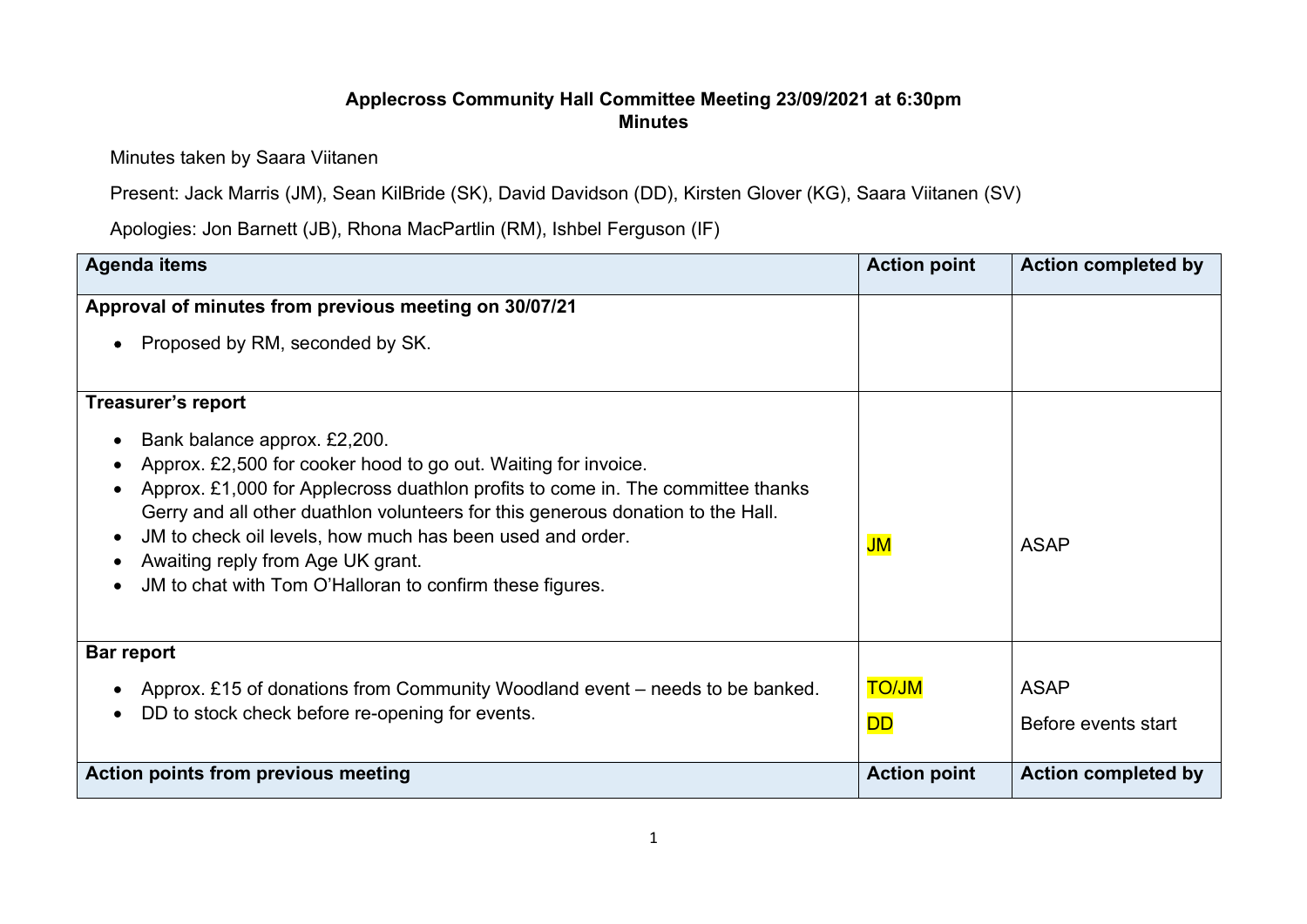| <b>SCIO incorporation</b>                                                                                                                                                                                                                                                                                                                                                                                                                         |                                     |                                            |
|---------------------------------------------------------------------------------------------------------------------------------------------------------------------------------------------------------------------------------------------------------------------------------------------------------------------------------------------------------------------------------------------------------------------------------------------------|-------------------------------------|--------------------------------------------|
| Next subgroup meeting Wednesday 29 <sup>th</sup> September at 6.30pm. SV to send round a<br>$\bullet$<br>reminder email.                                                                                                                                                                                                                                                                                                                          | <b>SV</b>                           | <b>ASAP</b>                                |
| <b>General maintenance</b><br>SK to find electrician, boiler servicer, and contact Duncan McCowan for re-<br>plasterboarding ceiling above boiler.<br>SK to look at gas hose in kitchen and see what parts need replaced.<br>$\bullet$<br>SV to contact playgroup about plans for outdoor play area matting.<br>Plumber fixed leak above boiler and on dishwasher and replaced expansion vessel on<br>boiler. Hot water is back on.<br>Re-opening | <b>SK</b><br><b>SK</b><br><b>SV</b> | <b>ASAP</b><br><b>ASAP</b><br>Next meeting |
| Lunch club has started meeting again on Wednesdays.<br>Users are filling in Covid Test & Protect sheets. RM reminding bookers about this.<br>$\bullet$                                                                                                                                                                                                                                                                                            | <b>RM</b>                           | Ongoing                                    |
| <b>Bookings</b>                                                                                                                                                                                                                                                                                                                                                                                                                                   | <b>Action point</b>                 | <b>Action completed by</b>                 |
| Update from RM via email:<br>$\bullet$<br>The website calendar is up to date.<br>The hall is gradually being used more. A Gaelic class has started every Wednesday<br>$\bullet$<br>evening and local groups have started to have live meetings.<br>Wildwood Jack concert was cancelled but has been rebooked for 7th May next year.<br>$\bullet$<br>Forwarded notice of invoices for bookings to Treasurer to the tune of £80.<br>$\bullet$       |                                     |                                            |
| <b>Kitchen bookings</b>                                                                                                                                                                                                                                                                                                                                                                                                                           |                                     |                                            |